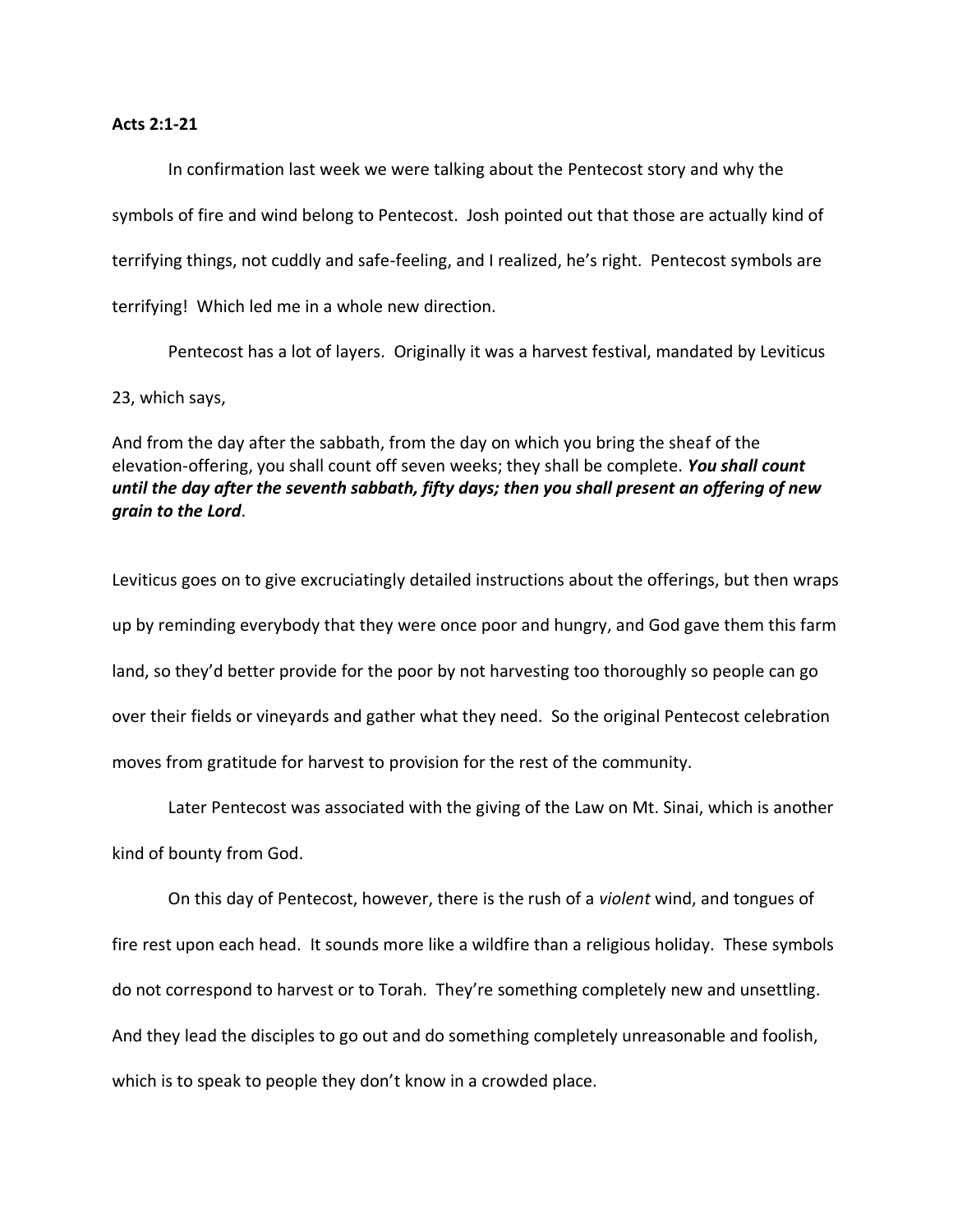We're meant to remember the story of the Tower of Babel from Genesis, when God's creation was going from bad to worse and God was starting to think about just wiping it all out with a flood and starting over. In that story, people all spoke the same language, so they were able to collaborate on building a tower to heaven that would "make a name for themselves." God put an end to that by causing them all to speak different languages. This time, the disciples do not speak some magic universal language; they speak in every language that's spoken on the face of the earth, not erasing differences but embracing and including them. And maybe that seems warm and fuzzy, but not so much: while many people are "amazed and perplexed," which isn't exactly a ringing endorsement, others are downright contemptuous, sneering that the disciples are just drunk.

So now we have loud wind, wildfire, and lots of strangers laughing at us. What could be more festive?

Well, here's the thing: What if the work of the Holy Spirit *is* that unfamiliar and powerful? What if the Spirit blows through our communities in ways that feel like difficult upheavals, but are ways that Spirit drives us to new work, new communities, even new callings? What if we're right to be scared, amazed, and perplexed?

Peter responds to the skeptics by quoting the prophet Joel:

I will pour out my Spirit upon all flesh, and your sons and your daughters shall prophesy, and your young men shall see visions, and your old men shall dream dreams. <sup>18</sup> Even upon my slaves, both men and women, in those days I will pour out my Spirit; and they shall prophesy.

Joel didn't say that God was working to settle things down. He implied that the sign of God's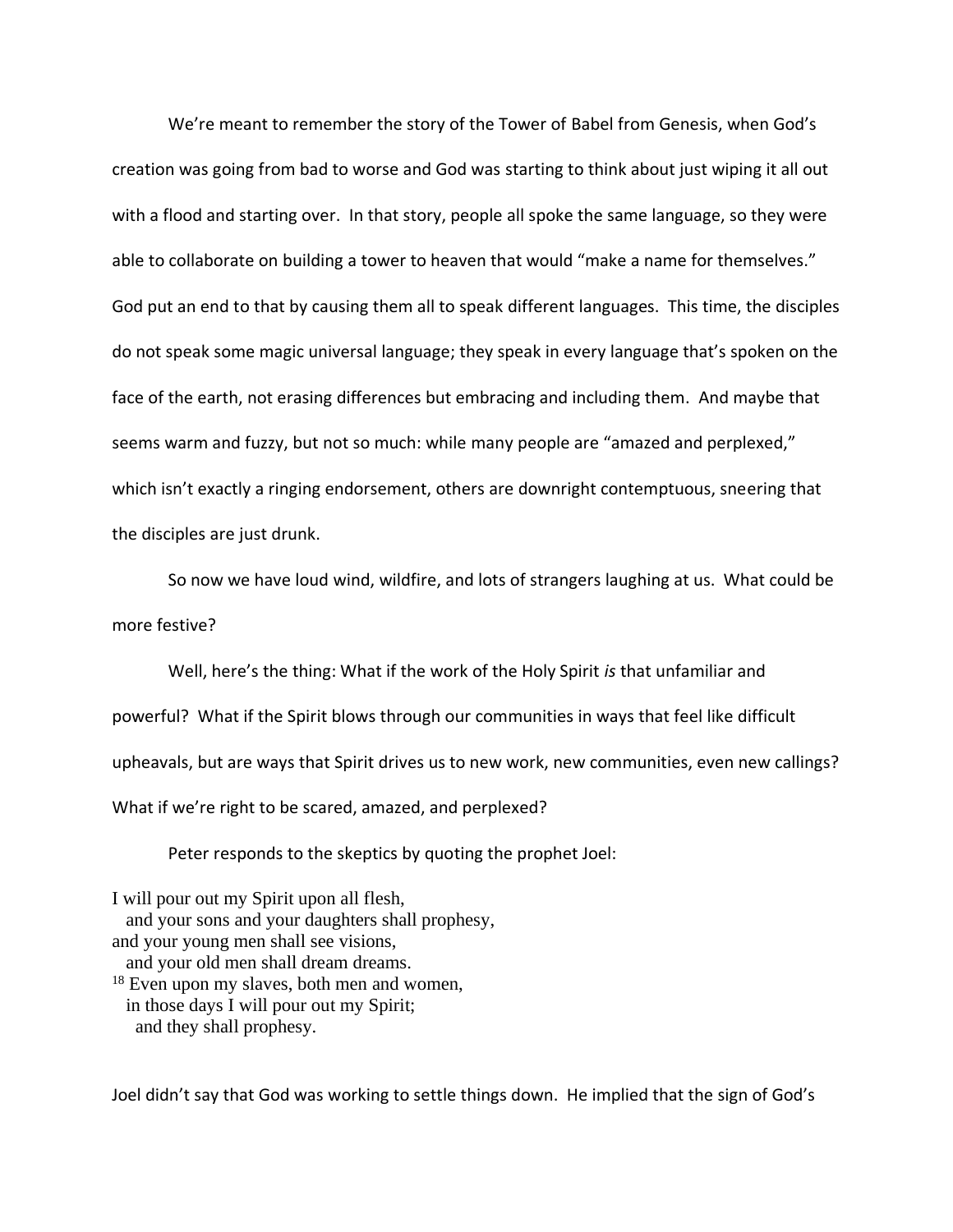presence would be prophecies, visions, dreams—divine communications that were startling, that required an effort to understand, that maybe contradicted settled conventional wisdom. And he also said that those communications would be relayed by people from outside the mainstream: the elderly and the young and slaves.

You have to admit, this has the ring of authenticity. This is totally on-brand for God, calling for *not* the usual suspects to be listened to, and leading all of us to do things that invite a certain amount of ridicule. Barbara Lundblad tells about a clergy friend of hers whose church did a big capital campaign and dug right in and started building, and then ran out of money before they could build the sanctuary. What kind of dinguses do that? Well, apparently they had started with the fellowship hall, and they built some sleeping space for unhoused people, and then they decided to put in showers, and then they had to put in washing machines and dryers, and of course a kitchen . . . what with one thing and another, they just got overexcited about ministry, and I guess they had to worship in the fellowship hall. Which probably worked just fine. But I bet the other people in town laughed behind their backs.

When Pentecost rolls around, it reminds us to expect the unexpected. It explicitly reminds us to listen to young people, who are going to reflect back at us what they've learned from us, both good and bad, *and* bring some very original thoughts and ways of being. As we've seen, Josh is very much of a literary turn of mind. That is, he immediately reads stories on more than one level, and he sees themes and connections between stories that kind of crack them open in new ways. (It kind of runs in the family.) I have an extra credit assignment in my World Religions class, in which I ask the student to create an interfaith space for DMACC. This year was the first year I made that assignment, and it was just startling to see what students